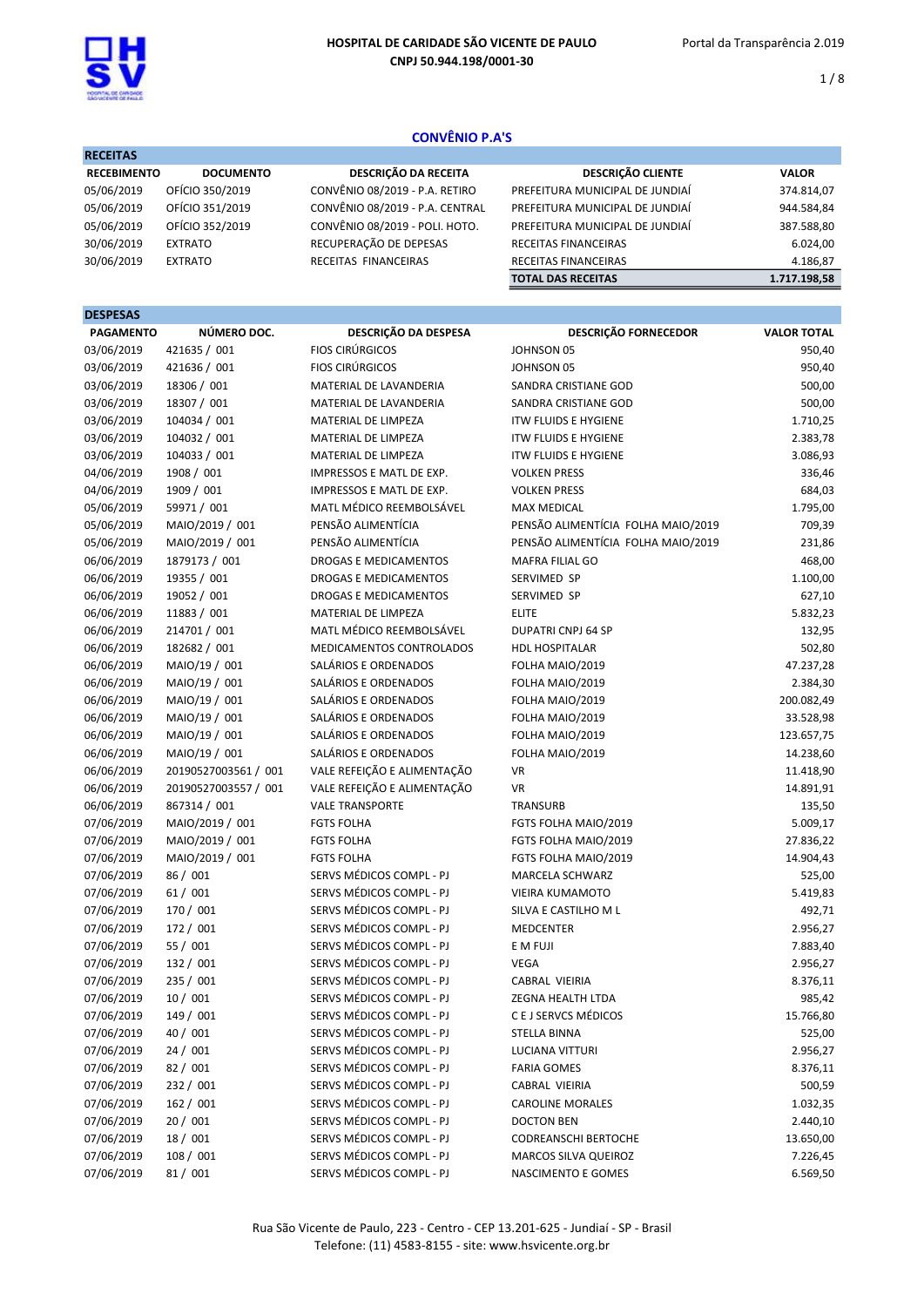

| 07/06/2019 | 3 / 001       | SERVS MÉDICOS COMPL - PJ | PRISCILLA C TOLEDO          | 2.600,00  |
|------------|---------------|--------------------------|-----------------------------|-----------|
| 07/06/2019 | 115 / 001     | SERVS MÉDICOS COMPL - PJ | <b>BRUNA DIAS</b>           | 8.587,27  |
| 07/06/2019 | 80 / 001      | SERVS MÉDICOS COMPL - PJ | <b>GALVES</b>               | 11.027,37 |
| 07/06/2019 | 49 / 001      | SERVS MÉDICOS COMPL - PJ | <b>GUARANA</b>              | 13.420,55 |
| 07/06/2019 | 8/001         | SERVS MÉDICOS COMPL - PJ | <b>VICTOR RODRIGUES</b>     | 4.950,00  |
| 07/06/2019 | 5/001         | SERVS MÉDICOS COMPL - PJ | ADRIANA VERLANGIEIRI        | 650,00    |
| 07/06/2019 | 237 / 001     | SERVS MÉDICOS COMPL - PJ | CABRAL VIEIRIA              | 12.200,50 |
| 07/06/2019 | 298 / 001     | SERVS MÉDICOS COMPL - PJ | <b>HDM</b>                  | 5.631,00  |
| 07/06/2019 | 26/001        | SERVS MÉDICOS COMPL - PJ | <b>TATIANI CERIONI TOTH</b> | 5.200,00  |
| 07/06/2019 | 87 / 001      | SERVS MÉDICOS COMPL - PJ | <b>MARCELA SCHWARZ</b>      | 3.250,00  |
| 07/06/2019 | 162 / 001     | SERVS MÉDICOS COMPL - PJ | JHL                         | 4.880,20  |
| 07/06/2019 | 791 / 001     | SERVS MÉDICOS COMPL - PJ | <b>NV</b>                   | 19.192,32 |
| 07/06/2019 | 304 / 001     | SERVS MÉDICOS COMPL - PJ | <b>HDM</b>                  | 11.825,10 |
| 07/06/2019 | 99 / 001      | SERVS MÉDICOS COMPL - PJ | <b>CRAF</b>                 | 4.692,50  |
| 07/06/2019 | 6/001         | SERVS MÉDICOS COMPL - PJ | ADRIANA VERLANGIEIRI        | 1.950,00  |
| 07/06/2019 | 22/001        | SERVS MÉDICOS COMPL - PJ | PAULO EDUARDO               | 7.800,00  |
| 07/06/2019 | 121 / 001     | SERVS MÉDICOS COMPL - PJ | AMS                         | 1.220,05  |
| 07/06/2019 | 13/001        | SERVS MÉDICOS COMPL - PJ |                             | 22.336,30 |
| 07/06/2019 |               | SERVS MÉDICOS COMPL - PJ | SANTOS E PROENCA            |           |
|            | 20/001        |                          | <b>VIDELI</b>               | 550,00    |
| 07/06/2019 | 790 / 001     | SERVS MÉDICOS COMPL - PJ | <b>NV</b>                   | 2.346,25  |
| 07/06/2019 | 53 / 001      | SERVS MÉDICOS COMPL - PJ | <b>GUERRA E HUNGRIA</b>     | 1.126,20  |
| 07/06/2019 | 44 / 001      | SERVS MÉDICOS COMPL - PJ | MED IN SERVICE              | 3.050,12  |
| 07/06/2019 | 26 / 001      | SERVS MÉDICOS COMPL - PJ | <b>MATEUS SILVA</b>         | 1.850,00  |
| 07/06/2019 | 173 / 001     | SERVS MÉDICOS COMPL - PJ | <b>MEDCENTER</b>            | 27.638,83 |
| 07/06/2019 | 82/001        | SERVS MÉDICOS COMPL - PJ | JESSICA ALINE MOURA         | 11.355,85 |
| 07/06/2019 | 34/001        | SERVS MÉDICOS COMPL - PJ | GIOVANA SCACHETTI ME        | 2.300,00  |
| 07/06/2019 | 12 / 001      | SERVS MÉDICOS COMPL - PJ | ARAUJO E ZUMPANO LTD        | 2.600,00  |
| 07/06/2019 | 58 / 001      | SERVS MÉDICOS COMPL - PJ | <b>ABREU COSTA</b>          | 3.097,05  |
| 07/06/2019 | 41 / 001      | SERVS MÉDICOS COMPL - PJ | <b>STELLA BINNA</b>         | 2.950,00  |
| 07/06/2019 | 110 / 001     | SERVS MÉDICOS COMPL - PJ | <b>TALLES RAVID</b>         | 11.355,85 |
| 07/06/2019 | 172 / 001     | SERVS MÉDICOS COMPL - PJ | SILVA E CASTILHO M L        | 17.878,42 |
| 07/06/2019 | 32/001        | SERVS MÉDICOS COMPL - PJ | <b>MS FRANCO</b>            | 5.250,00  |
| 07/06/2019 | 27/001        | SERVS MÉDICOS COMPL - PJ | MAIARA BRUNHARA             | 13.420,55 |
| 07/06/2019 | 21/001        | SERVS MÉDICOS COMPL - PJ | LUCIANA VITTURI             | 2.064,70  |
| 07/06/2019 | 21/001        | SERVS MÉDICOS COMPL - PJ | <b>GONDIM E CIRILO</b>      | 985,42    |
| 07/06/2019 | 37/001        | SERVS MÉDICOS COMPL - PJ | <b>MS FRANCO</b>            | 525,00    |
| 07/06/2019 | 23/001        | SERVS MÉDICOS COMPL - PJ | LUCAS OLIVEIRA              | 1.970,85  |
| 07/06/2019 | 233 / 001     | SERVS MÉDICOS COMPL - PJ | CABRAL VIEIRIA              | 500,59    |
| 07/06/2019 | 169 / 001     | SERVS MÉDICOS COMPL - PJ | <b>SOUSA MARQUES</b>        | 3.448,98  |
| 07/06/2019 | 17 / 001      | SERVS MÉDICOS COMPL - PJ | <b>GONDIM E CIRILO</b>      | 492,71    |
| 07/06/2019 | 9/001         | SERVS MÉDICOS COMPL - PJ | MPS SERVIÇOS MÉDICOS        | 1.575,00  |
| 07/06/2019 | 23/001        | SERVS MÉDICOS COMPL - PJ | <b>AMN SERVICOS</b>         | 8.868,82  |
| 07/06/2019 | 53 / 001      | SERVS MÉDICOS COMPL - PJ | <b>FISCHER PEGORARO</b>     | 525,00    |
| 07/06/2019 | 38 / 001      | SERVS MÉDICOS COMPL - PJ | ABRMA CLINICA               | 14.781,37 |
| 07/06/2019 | 19 / 001      | SERVS MÉDICOS COMPL - PJ | <b>VIDELI</b>               | 1.050,00  |
| 07/06/2019 | 234 / 001     | SERVS MÉDICOS COMPL - PJ | CABRAL VIEIRIA              | 1.970,85  |
| 07/06/2019 | 81/001        | SERVS MÉDICOS COMPL - PJ | <b>FARIA GOMES</b>          | 5.912,55  |
| 07/06/2019 | 87 / 001      | SERVS MÉDICOS COMPL - PJ | ARIANNIS OCANA DOMIN        | 14.700,00 |
| 07/06/2019 | 446 / 001     | SERVS MEDICOS COMPL - PJ | ONCO PELVIC                 | 3.941,70  |
| 10/06/2019 | 13861 / 001   | ASSISTÊNCIA ODONTOLÓGICA | <b>UNIODONTO</b>            | 293,24    |
| 10/06/2019 | 13861 / 001   | ASSISTÊNCIA ODONTOLÓGICA | <b>UNIODONTO</b>            | 2.166,26  |
| 10/06/2019 | 13861 / 001   | ASSISTÊNCIA ODONTOLÓGICA | <b>UNIODONTO</b>            |           |
| 10/06/2019 | 306597 / 001  |                          |                             | 802,06    |
|            |               | DROGAS E MEDICAMENTOS    | ELI LILLY                   | 1.003,80  |
| 10/06/2019 | 305073 / 001  | DROGAS E MEDICAMENTOS    | SUPERMED FINAL 07           | 730,15    |
| 10/06/2019 | 214085 / 001  | DROGAS E MEDICAMENTOS    | ALFALAGOS LTDA              | 62,10     |
| 10/06/2019 | 1295 / 001    | DROGAS E MEDICAMENTOS    | FRESENIUS FILIAL 90         | 453,60    |
| 10/06/2019 | 720773 / 001  | DROGAS E MEDICAMENTOS    | MEDICAMENTAL                | 2.307,32  |
| 10/06/2019 | 1154597 / 001 | DROGAS E MEDICAMENTOS    | RIOCLARENSE 91              | 244,25    |
| 10/06/2019 | 304120 / 001  | DROGAS E MEDICAMENTOS    | SUPERMED FINAL 07           | 98,40     |
| 10/06/2019 | 15026 / 001   | DROGAS E MEDICAMENTOS    | POLI MEDICAL                | 504,00    |
| 10/06/2019 | 305722 / 001  | DROGAS E MEDICAMENTOS    | SUPERMED FINAL 07           | 820,00    |
| 10/06/2019 | 427795 / 001  | <b>FIOS CIRÚRGICOS</b>   | JOHNSON 05                  | 105,60    |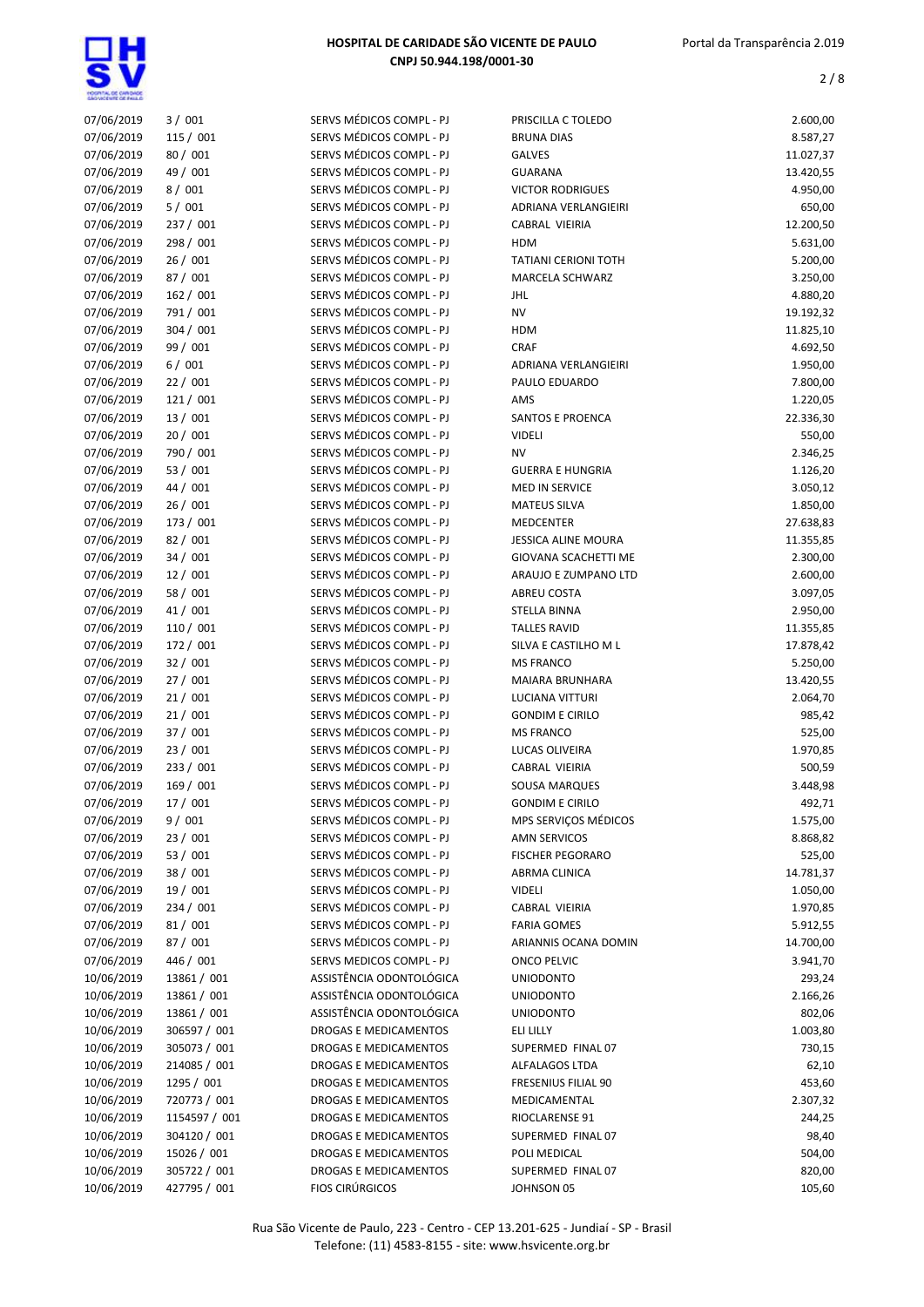

| 10/06/2019 | 427794 / 001    | <b>FIOS CIRÚRGICOS</b>       | JOHNSON 05                        | 105,60    |
|------------|-----------------|------------------------------|-----------------------------------|-----------|
| 10/06/2019 | 12/12 / 001     | LOCAÇÃO DE IMÓVEIS           | <b>ALUGUEL</b>                    | 3.309,16  |
| 10/06/2019 | 12/12 / 001     | LOCAÇÃO DE IMÓVEIS           | <b>ALUGUEL</b>                    | 3.309,17  |
|            |                 |                              |                                   |           |
| 10/06/2019 | 11915 / 001     | MATERIAL DE LIMPEZA          | <b>ELITE</b>                      | 932,40    |
| 10/06/2019 | 85644 / 001     | <b>MATERIAL PERMANENTE</b>   | <b>ELETRIZEL</b>                  | 234,00    |
| 10/06/2019 | 183136 / 001    | MATL MÉDICO REEMBOLSÁVEL     | <b>HDL HOSPITALAR</b>             | 1.656,00  |
| 10/06/2019 | 13956 / 001     | MATL MÉDICO REEMBOLSÁVEL     | <b>MARTCIRUR</b>                  | 156,00    |
| 10/06/2019 | 689692 / 001    | MATL MÉDICO REEMBOLSÁVEL     | <b>MAFRA MATRIZ</b>               | 332,00    |
| 10/06/2019 | 305073 / 001    | MEDICAMENTOS CONTROLADOS     | SUPERMED FINAL 07                 | 157,10    |
| 10/06/2019 | 1154597 / 001   | MEDICAMENTOS CONTROLADOS     | RIOCLARENSE 91                    | 86,85     |
| 10/06/2019 | 214085 / 001    | MEDICAMENTOS CONTROLADOS     | ALFALAGOS LTDA                    | 26,14     |
| 10/06/2019 | MAIO/2019 / 001 | VRS A REPASSAR-FOLHA         | CONVÊNIO FARMAVIDA                | 193,09    |
| 10/06/2019 | MAIO/2019 / 001 | VRS A REPASSAR-FOLHA         | CONVÊNIO CLUBE IPIRANGA           | 80,00     |
| 10/06/2019 | MAIO/2019 / 001 | VRS A REPASSAR-FOLHA         | CONVÊNIO FARMAVIDA                | 3.009,85  |
| 10/06/2019 | MAIO/2019 / 001 | VRS A REPASSAR-FOLHA         | CONVÊNIO FARMAVIDA                | 869,10    |
| 10/06/2019 | MAIO/2019 / 001 | VRS A REPASSAR-FOLHA         | CONVÊNIO CLUBE IPIRANGA           | 40,00     |
| 11/06/2019 | 53363 / 001     | DROGAS E MEDICAMENTOS        | SERVIMED SP                       | 227,75    |
| 11/06/2019 | 87064 / 001     | MATERIAL DE LIMPEZA          | <b>TERRÃO</b>                     | 108,00    |
| 11/06/2019 | MAIO/2019 / 001 | VRS A REPASSAR-FOLHA         | CONTRIBUIÇÃO CONFEDERATIVA        | 536,01    |
|            | MAIO/2019 / 001 |                              | CONTRIBUIÇÃO CONFEDERATIVA        |           |
| 11/06/2019 |                 | VRS A REPASSAR-FOLHA         |                                   | 699,81    |
| 11/06/2019 | MAIO/2019 / 001 | VRS A REPASSAR-FOLHA         | CONTRIBUIÇÃO CONFEDERATIVA        | 690,06    |
| 12/06/2019 | 203150 / 001    | DROGAS E MEDICAMENTOS        | CRISMED                           | 4.315,00  |
| 12/06/2019 | 770513 / 001    | IMPRESSOS E MATL DE EXP.     | PAPEL ITUPEVA                     | 256,50    |
| 12/06/2019 | 770511 / 001    | IMPRESSOS E MATL DE EXP.     | PAPEL ITUPEVA                     | 427,50    |
| 12/06/2019 | 770514 / 001    | MATERIAL DE LIMPEZA          | PAPEL ITUPEVA                     | 136,00    |
| 12/06/2019 | 203150 / 001    | MEDICAMENTOS CONTROLADOS     | CRISMED                           | 7,14      |
| 12/06/2019 | 175 / 001       | SERVS PRESTADOS - PJ         | AMERICA ESQUADRIAS                | 1.076,00  |
| 12/06/2019 | MAIO/2019 / 001 | VRS A REPASSAR-FOLHA         | CONTRIBUIÇÃO ASISTENCIAL          | 162,73    |
| 12/06/2019 | MAIO/2019 / 001 | VRS A REPASSAR-FOLHA         | CONV C.E.F. A REPASSAR EMPRÉSTIMO | 749,30    |
| 12/06/2019 | MAIO/2019 / 001 | VRS A REPASSAR-FOLHA         | CONSIGNADO SANTANDER              | 419,56    |
| 12/06/2019 | MAIO/2019 / 001 | VRS A REPASSAR-FOLHA         | CONV C.E.F. A REPASSAR EMPRÉSTIMO | 1.323,62  |
| 12/06/2019 | MAIO/2019 / 001 | VRS A REPASSAR-FOLHA         | CONSIGNADO SANTANDER              | 10.658,78 |
| 12/06/2019 | MAIO/2019 / 001 | VRS A REPASSAR-FOLHA         | MENSALIDADE SIND ENFERMAGEM       | 25,00     |
| 12/06/2019 | MAIO/2019 / 001 | VRS A REPASSAR-FOLHA         | CONTRIBUIÇÃO ASISTENCIAL          | 60,81     |
| 12/06/2019 | MAIO/2019 / 001 | VRS A REPASSAR-FOLHA         | <b>CONSIGNADO SANTANDER</b>       | 5.526,16  |
| 12/06/2019 | MAIO/2019 / 001 | VRS A REPASSAR-FOLHA         | CONV C.E.F. A REPASSAR EMPRÉSTIMO | 1.048,02  |
| 12/06/2019 | MAIO/2019 / 001 | VRS A REPASSAR-FOLHA         | CONTRIBUIÇÃO ASISTENCIAL          | 49,38     |
| 13/06/2019 | 36685 / 001     | COMBUSTÍVEIS E LUBRIFICANTES | <b>TOTAL GAS</b>                  | 316,00    |
|            |                 | MANUTENÇÃO PREDIAL GERAL     |                                   |           |
| 13/06/2019 | 372669 / 001    |                              | <b>RONDI</b>                      | 93,65     |
| 13/06/2019 | 372928 / 001    | MANUTENÇÃO PREDIAL GERAL     | RONDI                             | 413,50    |
| 13/06/2019 | 372385 / 001    | MANUTENÇÃO PREDIAL GERAL     | <b>RONDI</b>                      | 137,00    |
| 13/06/2019 | 372668 / 001    | MANUTENÇÃO PREDIAL GERAL     | RONDI                             | 337,91    |
| 13/06/2019 | 372385 / 001    | MATERIAL DE REPOSIÇÃO        | <b>RONDI</b>                      | 134,79    |
| 13/06/2019 | 372385 / 001    | MATERIAL PERMANENTE          | <b>RONDI</b>                      | 9,90      |
| 13/06/2019 | 5394 / 001      | MATL MÉDICO REEMBOLSÁVEL     | <b>HIRAI</b>                      | 354,00    |
| 13/06/2019 | 10297 / 001     | MATL MÉDICO REEMBOLSÁVEL     | SUPERMED FINAL 41                 | 59,82     |
| 13/06/2019 | 1083105 / 001   | MATL MÉDICO REEMBOLSÁVEL     | CIRÚRGICA FERNANDES               | 774,00    |
| 13/06/2019 | 1083164 / 001   | MATL MÉDICO REEMBOLSÁVEL     | CIRÚRGICA FERNANDES               | 823,30    |
| 13/06/2019 | 372385 / 001    | UTENSÍLIOS DE INFORMATICA    | <b>RONDI</b>                      | 7,24      |
| 14/06/2019 | 1129 / 001      | IMPRESSOS E MATL DE EXP.     | GRÁFICA MEGA FLEX                 | 150,00    |
| 14/06/2019 | 1127 / 001      | IMPRESSOS E MATL DE EXP.     | GRÁFICA MEGA FLEX                 | 530,00    |
| 14/06/2019 | 1128 / 001      | IMPRESSOS E MATL DE EXP.     | GRÁFICA MEGA FLEX                 | 150,00    |
| 14/06/2019 | 1112 / 001      | MATL MÉDICO REEMBOLSÁVEL     | ALFALAGOS FILIAL 67               | 1.682,89  |
| 14/06/2019 | 4955 / 001      | <b>OUTROS CUSTOS GERAIS</b>  | APONTO SISTEMA DIMEP              | 88,00     |
| 14/06/2019 | 4955 / 001      | <b>OUTROS CUSTOS GERAIS</b>  | APONTO SISTEMA DIMEP              | 32,00     |
| 14/06/2019 | 4955 / 001      | <b>OUTROS CUSTOS GERAIS</b>  | APONTO SISTEMA DIMEP              | 48,00     |
| 14/06/2019 | RESCISÃO        | <b>RESCISÕES</b>             | <b>RESCISÃO</b>                   | 620,12    |
| 14/06/2019 | 848 / 001       |                              |                                   | 406,63    |
|            |                 | TRANSPORTE DE EMPREGADOS     | <b>FAMA TRANSP E TUR</b>          |           |
| 14/06/2019 | 844 / 001       | TRANSPORTE DE EMPREGADOS     | <b>FAMA TRANSP E TUR</b>          | 12.605,58 |
| 17/06/2019 | 30051715 / 001  | <b>ENERGIA ELÉTRICA</b>      | <b>CPFL</b>                       | 13.830,32 |
| 17/06/2019 | 28399 / 001     | IMPRESSOS E MATL DE EXP.     | <b>BAZAR HELENA</b>               | 107,30    |
| 17/06/2019 | 613519 / 001    | IMPRESSOS E MATL DE EXP.     | <b>ESPACIAL</b>                   | 294,30    |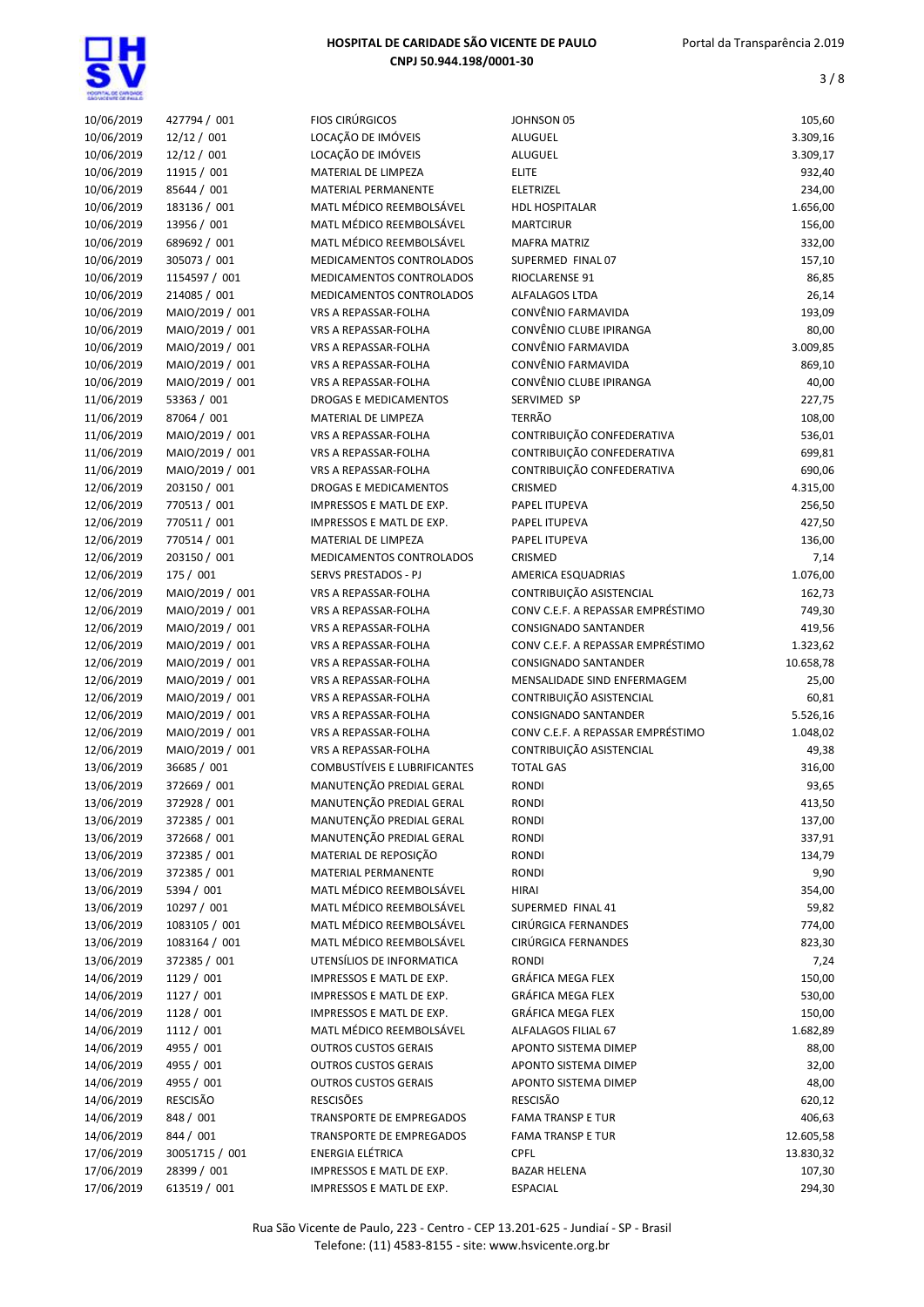

| 17/06/2019 | 255050 / 001         | IMPRESSOS E MATL DE EXP.    | PROCOMP                               | 298,10    |
|------------|----------------------|-----------------------------|---------------------------------------|-----------|
| 17/06/2019 | 613504 / 001         | IMPRESSOS E MATL DE EXP.    | <b>ESPACIAL</b>                       | 259,40    |
| 17/06/2019 | 28400 / 001          | IMPRESSOS E MATL DE EXP.    | <b>BAZAR HELENA</b>                   | 190,70    |
| 17/06/2019 | 3549 / 001           | MATERIAL DE LIMPEZA         | <b>GREEN BAGS</b>                     | 1.247,84  |
| 17/06/2019 | 3431 / 001           | MATL MÉDICO REEMBOLSÁVEL    | <b>COLINA TEXTIL</b>                  | 108,00    |
| 17/06/2019 | 721 / 001            | MATL MÉDICO REEMBOLSÁVEL    | <b>UNIODONTO</b>                      | 147,00    |
| 17/06/2019 | 14939 / 001          | MATL MÉDICO REEMBOLSÁVEL    | ALIANÇA                               | 185,16    |
| 17/06/2019 | 2742 / 001           | MATL MÉDICO REEMBOLSÁVEL    | VISIONBAND                            | 1.140,00  |
| 17/06/2019 | 2249 / 001           | MATL MÉDICO REEMBOLSÁVEL    | SEROPLAST                             | 390,00    |
| 17/06/2019 |                      |                             |                                       |           |
|            | 14939 / 001          | <b>OUTROS MATERIAIS</b>     | <b>ALIANCA</b><br>MP JUNDIAÍ SERVICOS | 2.344,70  |
| 17/06/2019 | 127 / 001            | SERVS MÉDICOS COMPL - PJ    |                                       | 8.446,50  |
| 17/06/2019 | 445 / 001            | SERVS MÉDICOS COMPL - PJ    | CLÍNICA MEDICA LEÃO                   | 9.009,60  |
| 17/06/2019 | 90/001               | SERVS MÉDICOS COMPL - PJ    | <b>MARCELA SCHWARZ</b>                | 1.800,00  |
| 17/06/2019 | 123 / 001            | SERVS MÉDICOS COMPL - PJ    | LILIANE COELHO NEVES                  | 4.504,80  |
| 17/06/2019 | 72 / 001             | SERVS MÉDICOS COMPL - PJ    | <b>BENTO BERG</b>                     | 563,10    |
| 17/06/2019 | 149 / 001            | SERVS MÉDICOS COMPL - PJ    | POLETO E PETEK                        | 1.126,20  |
| 17/06/2019 | 86 / 001             | SERVS MÉDICOS COMPL - PJ    | <b>CERES SARMENTO</b>                 | 2.252,40  |
| 17/06/2019 | 59 / 001             | SERVS MÉDICOS COMPL - PJ    | <b>DEBORA LOPES</b>                   | 6.000,00  |
| 17/06/2019 | 227 / 001            | SERVS MÉDICOS COMPL - PJ    | <b>HEBECLIN</b>                       | 4.504,80  |
| 17/06/2019 | 88 / 001             | SERVS MÉDICOS COMPL - PJ    | <b>GARCIA E ROSSONI</b>               | 1.126,20  |
| 17/06/2019 | 3/001                | SERVS MÉDICOS COMPL - PJ    | NEF MONTEIRO S M SS                   | 2.400,00  |
| 17/06/2019 | 184 / 001            | SERVS MÉDICOS COMPL - PJ    | <b>OLIVEIRA E FREITAS</b>             | 2.346,25  |
| 17/06/2019 | 454 / 001            | SERVS MÉDICOS COMPL - PJ    | <b>ONCO PELVIC</b>                    | 3.941,70  |
| 17/06/2019 | 183 / 001            | SERVS MÉDICOS COMPL - PJ    | <b>HEFSERVIÇOS</b>                    | 5.067,90  |
| 17/06/2019 | 186 / 001            | SERVS MÉDICOS COMPL - PJ    | <b>OLIVEIRA E FREITAS</b>             | 14.077,50 |
| 17/06/2019 | 571 / 001            | SERVS MÉDICOS COMPL - PJ    | PRIMULA SERVIÇOS                      | 1.126,20  |
| 17/06/2019 | 183 / 001            | SERVS MÉDICOS COMPL - PJ    | <b>OLIVEIRA E FREITAS</b>             | 2.346,25  |
| 17/06/2019 | 126/001              | SERVS MÉDICOS COMPL - PJ    | <b>MP JUNDIAI SERVICOS</b>            | 2.815,50  |
| 17/06/2019 | 182 / 001            | SERVS MÉDICOS COMPL - PJ    | <b>HEFSERVICOS</b>                    | 3.941,70  |
| 17/06/2019 | 61/001               | SERVS MÉDICOS COMPL - PJ    | <b>ERES</b>                           | 21.397,80 |
| 17/06/2019 | 185 / 001            | SERVS MÉDICOS COMPL - PJ    | <b>OLIVEIRA E FREITAS</b>             | 7.883,40  |
| 17/06/2019 | 124/001              | SERVS MÉDICOS COMPL - PJ    | LILIANE COELHO NEVES                  | 6.194,10  |
| 17/06/2019 | 148 / 001            | SERVS MÉDICOS COMPL - PJ    | POLETO E PETEK                        | 2.815,50  |
|            |                      | SERVS MÉDICOS COMPL - PJ    |                                       |           |
| 17/06/2019 | 444 / 001            |                             | CLINICA MEDICA LEAO                   | 1.126,20  |
| 17/06/2019 | 21/001               | SERVS MÉDICOS COMPL - PJ    | <b>CUNHA E TIAGO</b>                  | 4.800,00  |
| 17/06/2019 | 91/001               | SERVS MÉDICOS COMPL - PJ    | <b>TAVARES TEIXEIRA</b>               | 2.815,50  |
| 17/06/2019 | 88 / 001             | SERVS MÉDICOS COMPL - PJ    | MARCELA SCHWARZ                       | 1.200,00  |
| 17/06/2019 | 127 / 001            | SERVS MÉDICOS COMPL - PJ    | STROHER SERVICOS MED                  | 7.320,30  |
| 17/06/2019 | 58 / 001             | SERVS MÉDICOS COMPL - PJ    | <b>DEBORA LOPES</b>                   | 3.600,00  |
| 17/06/2019 | 869516 / 001         | <b>VALE TRANSPORTE</b>      | <b>TRANSURB</b>                       | 229,50    |
| 17/06/2019 | EMPRÉSTIMO           | VRS A REPASSAR-FOLHA        | EMPRÉSTIMO FUNCIONÁRIO                | 265,77    |
| 18/06/2019 | 151385 / 001         | DROGAS E MEDICAMENTOS       | <b>BIOHOSP</b>                        | 1.739,62  |
| 18/06/2019 | 151305 / 001         | DROGAS E MEDICAMENTOS       | <b>BIOHOSP</b>                        | 1.484,51  |
| 18/06/2019 | 28522441 / 001       | ENERGIA ELÉTRICA            | <b>CPFL</b>                           | 793,26    |
| 18/06/2019 | 306646 / 001         | FILMES E QUÍMICOS           | SUPERMED FINAL 07                     | 496,80    |
| 18/06/2019 | 46693 / 001          | <b>GASES MEDICINAIS</b>     | <b>IBG CRYO FILIAL</b>                | 1.142,24  |
| 18/06/2019 | 844479 / 001         | IMPRESSOS E MATL DE EXP.    | DATASUPRI DISTRIBUID                  | 179,06    |
| 18/06/2019 | 5679 / 001           | MANUTENÇÃO PREDIAL GERAL    | MERCANTIL UNIÃO                       | 452,60    |
| 18/06/2019 | 5678 / 001           | MANUTENÇÃO PREDIAL GERAL    | MERCANTIL UNIÃO                       | 468,35    |
| 18/06/2019 | 10975 / 001          | MATERIAL LABORATÓRIO        | CINCO CIRÚRGICA                       | 580,50    |
| 18/06/2019 | 227246 / 001         | MATL MÉDICO REEMBOLSÁVEL    | DUPATRI CNPJ 64 SP                    | 322,34    |
| 18/06/2019 | 285736 / 001         | MATL MÉDICO REEMBOLSÁVEL    | POLAR FIX                             | 918,24    |
| 18/06/2019 | 3567 / 001           | MATL MÉDICO REEMBOLSÁVEL    | <b>IMPORMED</b>                       | 214,50    |
| 18/06/2019 | 306646 / 001         | MATL MÉDICO REEMBOLSÁVEL    | SUPERMED FINAL 07                     | 2.487,96  |
| 18/06/2019 | 903183 / 001         | MATL MÉDICO REEMBOLSÁVEL    | <b>CBS</b>                            | 326,40    |
| 18/06/2019 | 151385 / 001         | MEDICAMENTOS CONTROLADOS    | <b>BIOHOSP</b>                        | 41,37     |
| 18/06/2019 | 151305 / 001         | MEDICAMENTOS CONTROLADOS    | <b>BIOHOSP</b>                        | 41,37     |
| 18/06/2019 | 285736 / 001         | <b>OUTROS MATERIAIS</b>     | POLAR FIX                             | 110,00    |
| 18/06/2019 | 3567 / 001           | <b>OUTROS MATERIAIS</b>     | <b>IMPORMED</b>                       | 248,50    |
| 18/06/2019 | 06/2019A / 001       | <b>TELEFONE</b>             | <b>VIVO</b>                           | 183,14    |
| 18/06/2019 | 06/2019B / 001       |                             | <b>VIVO</b>                           | 124,90    |
|            |                      | <b>TELEFONE</b>             |                                       |           |
| 18/06/2019 | 20190614001226 / 001 | VALE REFEIÇÃO E ALIMENTAÇÃO | VR                                    | 6.006,00  |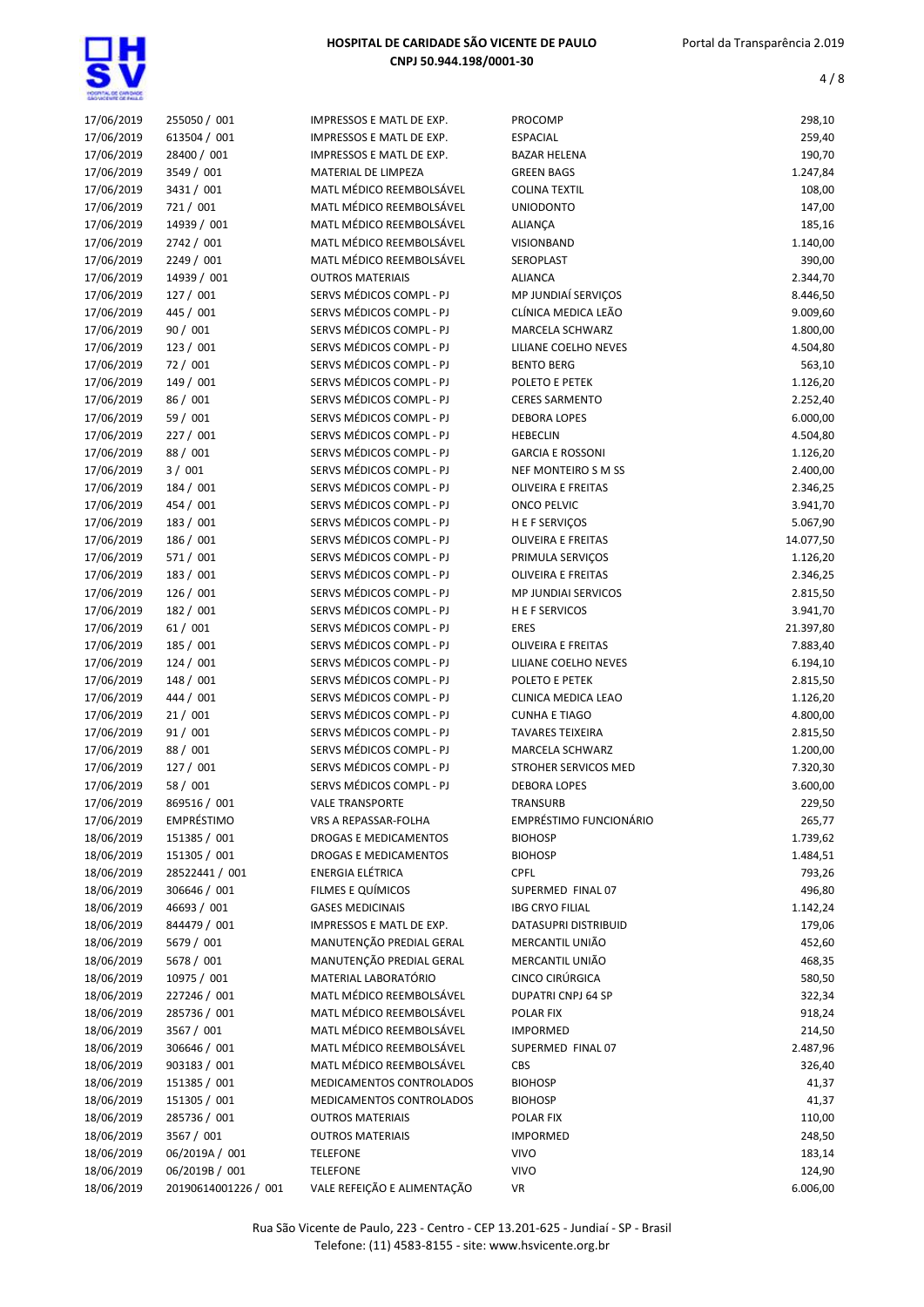

| 18/06/2019 | 20190614001213 / 001 | VALE REFEIÇÃO E ALIMENTAÇÃO | VR                 | 19.175,50 |
|------------|----------------------|-----------------------------|--------------------|-----------|
| 18/06/2019 | 20190614001215 / 001 | VALE REFEIÇÃO E ALIMENTAÇÃO | <b>VR</b>          | 9.933,00  |
| 19/06/2019 | $D-235 / 001$        | <b>IMPOSTO FEDERAL</b>      | IRRF - P. JURÍDICA | 133,88    |
| 19/06/2019 | $D-24 / 001$         | <b>IMPOSTO FEDERAL</b>      | IRRF - P. JURÍDICA | 47,25     |
| 19/06/2019 | $D-59/001$           | <b>IMPOSTO FEDERAL</b>      | PIS/COFINS/CSLL    | 48,83     |
| 19/06/2019 | $D-80/001$           | <b>IMPOSTO FEDERAL</b>      | IRRF - P. JURÍDICA | 63,00     |
| 19/06/2019 | $D-125/001$          | <b>IMPOSTO FEDERAL</b>      | PIS/COFINS/CSLL    | 223,20    |
| 19/06/2019 | $D-225 / 001$        | <b>IMPOSTO FEDERAL</b>      | PIS/COFINS/CSLL    | 146,48    |
| 19/06/2019 | $D-86/001$           | <b>IMPOSTO FEDERAL</b>      | PIS/COFINS/CSLL    | 111,60    |
| 19/06/2019 | D-169 / 001          | <b>IMPOSTO FEDERAL</b>      | PIS/COFINS/CSLL    | 24,41     |
| 19/06/2019 | D-223 / 001          | <b>IMPOSTO FEDERAL</b>      | PIS/COFINS/CSLL    | 24,41     |
| 19/06/2019 | $D-125/001$          | <b>IMPOSTO FEDERAL</b>      | IRRF - P. JURÍDICA | 72,00     |
| 19/06/2019 | D-205 / 001          | <b>IMPOSTO FEDERAL</b>      | PIS/COFINS/CSLL    | 167,40    |
| 19/06/2019 | $D-61/001$           | <b>IMPOSTO FEDERAL</b>      | IRRF - P. JURÍDICA | 86,63     |
| 19/06/2019 | $D-562 / 001$        | <b>IMPOSTO FEDERAL</b>      | IRRF - P. JURÍDICA | 18,00     |
| 19/06/2019 | $D-170/001$          | <b>IMPOSTO FEDERAL</b>      | IRRF - P. JURÍDICA | 7,88      |
| 19/06/2019 | $D-60/001$           | <b>IMPOSTO FEDERAL</b>      | PIS/COFINS/CSLL    | 195,30    |
| 19/06/2019 | D-149 / 001          |                             | IRRF - P. JURÍDICA | 252,00    |
| 19/06/2019 |                      | <b>IMPOSTO FEDERAL</b>      |                    |           |
|            | $D-181/001$          | <b>IMPOSTO FEDERAL</b>      | IRRF - P. JURÍDICA | 207,00    |
| 19/06/2019 | $D-82 / 001$         | <b>IMPOSTO FEDERAL</b>      | IRRF - P. JURÍDICA | 133,88    |
| 19/06/2019 | D-172 / 001          | <b>IMPOSTO FEDERAL</b>      | IRRF - P. JURÍDICA | 47,25     |
| 19/06/2019 | D-178 / 001          | <b>IMPOSTO FEDERAL</b>      | PIS/COFINS/CSLL    | 306,90    |
| 19/06/2019 | $D-80/001$           | <b>IMPOSTO FEDERAL</b>      | PIS/COFINS/CSLL    | 195,30    |
| 19/06/2019 | $D-59/001$           | <b>IMPOSTO FEDERAL</b>      | PIS/COFINS/CSLL    | 27,90     |
| 19/06/2019 | D-205 / 001          | <b>IMPOSTO FEDERAL</b>      | IRRF - P. JURÍDICA | 54,00     |
| 19/06/2019 | $D-132 / 001$        | <b>IMPOSTO FEDERAL</b>      | IRRF - P. JURÍDICA | 47,25     |
| 19/06/2019 | $D-59/001$           | <b>IMPOSTO FEDERAL</b>      | IRRF - P. JURÍDICA | 9,00      |
| 19/06/2019 | $D-53 / 001$         | <b>IMPOSTO FEDERAL</b>      | PIS/COFINS/CSLL    | 439,43    |
| 19/06/2019 | $D-80/001$           | <b>IMPOSTO FEDERAL</b>      | PIS/COFINS/CSLL    | 366,19    |
| 19/06/2019 | D-227 / 001          | <b>IMPOSTO FEDERAL</b>      | PIS/COFINS/CSLL    | 341,78    |
| 19/06/2019 | $D-219/001$          | <b>IMPOSTO FEDERAL</b>      | PIS/COFINS/CSLL    | 139,50    |
| 19/06/2019 | D-160 / 001          | <b>IMPOSTO FEDERAL</b>      | PIS/COFINS/CSLL    | 48,83     |
| 19/06/2019 | $D-441 / 001$        | <b>IMPOSTO FEDERAL</b>      | IRRF - P. JURÍDICA | 144,00    |
| 19/06/2019 | $D-445 / 001$        | <b>IMPOSTO FEDERAL</b>      | IRRF - P. JURÍDICA | 72,00     |
| 19/06/2019 | $D-10/001$           | <b>IMPOSTO FEDERAL</b>      | IRRF - P. JURÍDICA | 15,75     |
| 19/06/2019 | $D-147/001$          | <b>IMPOSTO FEDERAL</b>      | PIS/COFINS/CSLL    | 830,03    |
| 19/06/2019 | D-179 / 001          | <b>IMPOSTO FEDERAL</b>      | PIS/COFINS/CSLL    | 116,25    |
| 19/06/2019 | $D-163/001$          | <b>IMPOSTO FEDERAL</b>      | PIS/COFINS/CSLL    | 73,24     |
| 19/06/2019 | $D-55/001$           | <b>IMPOSTO FEDERAL</b>      | IRRF - P. JURÍDICA | 126,00    |
| 19/06/2019 | $D-178/001$          | <b>IMPOSTO FEDERAL</b>      | IRRF - P. JURÍDICA | 99,00     |
| 19/06/2019 | $D-122 / 001$        | <b>IMPOSTO FEDERAL</b>      | IRRF - P. JURIDICA | 72,00     |
| 19/06/2019 | $D-219/001$          | <b>IMPOSTO FEDERAL</b>      | IRRF - P. JURÍDICA | 45,00     |
| 19/06/2019 | $D-179/001$          | <b>IMPOSTO FEDERAL</b>      | IRRF - P. JURÍDICA | 37,50     |
| 19/06/2019 | $D-86/001$           | <b>IMPOSTO FEDERAL</b>      | IRRF - P. JURÍDICA | 36,00     |
| 19/06/2019 | $D-181/001$          | <b>IMPOSTO FEDERAL</b>      | PIS/COFINS/CSLL    | 641,70    |
| 19/06/2019 | $D-441/001$          | <b>IMPOSTO FEDERAL</b>      | PIS/COFINS/CSLL    | 446,40    |
| 19/06/2019 | $D-445 / 001$        | <b>IMPOSTO FEDERAL</b>      | PIS/COFINS/CSLL    | 223,20    |
| 19/06/2019 | $D-122 / 001$        | <b>IMPOSTO FEDERAL</b>      | PIS/COFINS/CSLL    | 223,20    |
| 19/06/2019 | $D-3/001$            | <b>IMPOSTO FEDERAL</b>      | PIS/COFINS/CSLL    | 195,30    |
| 19/06/2019 | $D-131/001$          | <b>IMPOSTO FEDERAL</b>      | PIS/COFINS/CSLL    | 97,65     |
| 19/06/2019 | D-562 / 001          | <b>IMPOSTO FEDERAL</b>      | PIS/COFINS/CSLL    | 55,80     |
| 19/06/2019 | $D-124 / 001$        | <b>IMPOSTO FEDERAL</b>      | PIS/COFINS/CSLL    | 27,90     |
| 19/06/2019 | D-158 / 001          | <b>IMPOSTO FEDERAL</b>      | PIS/COFINS/CSLL    | 302,25    |
| 19/06/2019 | $D-104/001$          | <b>IMPOSTO FEDERAL</b>      | PIS/COFINS/CSLL    | 204,60    |
| 19/06/2019 | D-87 / 001           |                             |                    |           |
|            |                      | <b>IMPOSTO FEDERAL</b>      | PIS/COFINS/CSLL    | 202,28    |
| 19/06/2019 | $D-14/001$           | <b>IMPOSTO FEDERAL</b>      | PIS/COFINS/CSLL    | 120,90    |
| 19/06/2019 | $D-11/001$           | <b>IMPOSTO FEDERAL</b>      | PIS/COFINS/CSLL    | 102,30    |
| 19/06/2019 | D-794 / 001          | <b>IMPOSTO FEDERAL</b>      | INSS - P. JURIDICA | 400,49    |
| 19/06/2019 | $D-21/001$           | <b>IMPOSTO FEDERAL</b>      | IRRF - P. JURÍDICA | 33,00     |
| 19/06/2019 | $D-81/001$           | <b>IMPOSTO FEDERAL</b>      | IRRF - P. JURÍDICA | 105,00    |
| 19/06/2019 | $D-173 / 001$        | <b>IMPOSTO FEDERAL</b>      | IRRF - P. JURÍDICA | 441,75    |
| 19/06/2019 | $D-49/001$           | <b>IMPOSTO FEDERAL</b>      | IRRF - P. JURÍDICA | 214,50    |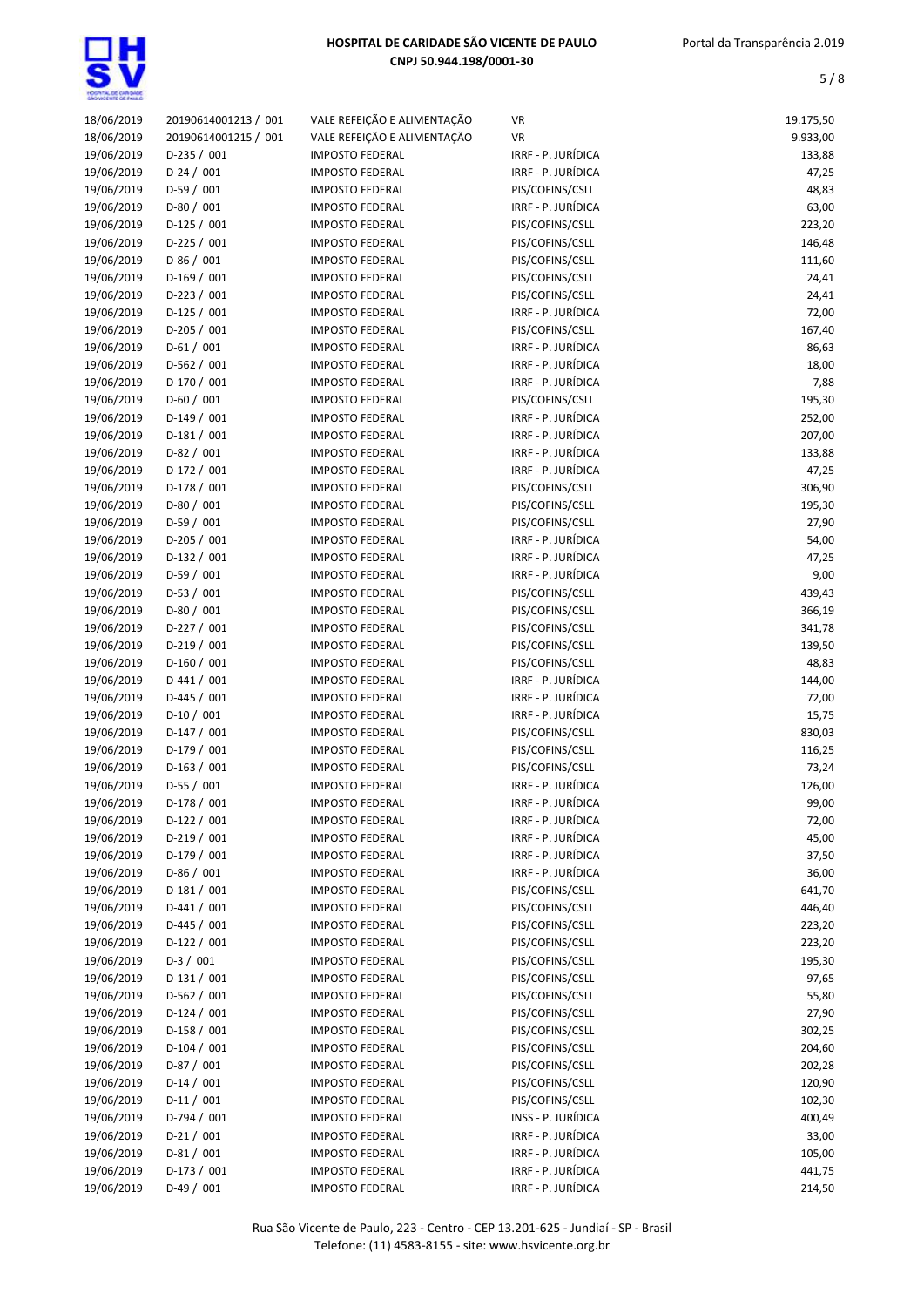| 19/06/2019 | $D-237/001$   | <b>IMPOSTO FEDERAL</b> | IRRF - P. JURÍDICA | 195,00   |
|------------|---------------|------------------------|--------------------|----------|
| 19/06/2019 | $D-115/001$   | <b>IMPOSTO FEDERAL</b> | IRRF - P. JURÍDICA | 137,25   |
| 19/06/2019 | $D-48/001$    | <b>IMPOSTO FEDERAL</b> | PIS/COFINS/CSLL    | 716,10   |
| 19/06/2019 | D-109 / 001   | <b>IMPOSTO FEDERAL</b> | PIS/COFINS/CSLL    | 562,65   |
| 19/06/2019 | D-590 / 001   | <b>IMPOSTO FEDERAL</b> | PIS/COFINS/CSLL    | 116,25   |
| 19/06/2019 | $D-41/001$    | <b>IMPOSTO FEDERAL</b> | PIS/COFINS/CSLL    | 90,68    |
| 19/06/2019 | D-298 / 001   | <b>IMPOSTO FEDERAL</b> | IRRF - P. JURÍDICA | 90,00    |
| 19/06/2019 | $D-229/001$   | <b>IMPOSTO FEDERAL</b> | PIS/COFINS/CSLL    | 874,20   |
| 19/06/2019 | $D-110/001$   | <b>IMPOSTO FEDERAL</b> | PIS/COFINS/CSLL    | 179,03   |
| 19/06/2019 | $D-79/001$    | <b>IMPOSTO FEDERAL</b> | PIS/COFINS/CSLL    | 153,45   |
| 19/06/2019 | D-779 / 001   | <b>IMPOSTO FEDERAL</b> | PIS/COFINS/CSLL    | 116,25   |
| 19/06/2019 | $D-82 / 001$  | <b>IMPOSTO FEDERAL</b> | IRRF - P. JURÍDICA | 181,50   |
| 19/06/2019 | $D-121/001$   | <b>IMPOSTO FEDERAL</b> | IRRF - P. JURÍDICA | 19,50    |
| 19/06/2019 | $D-304 / 001$ | <b>IMPOSTO FEDERAL</b> | IRRF - P. JURÍDICA | 189,00   |
| 19/06/2019 | $D-162 / 001$ | <b>IMPOSTO FEDERAL</b> | IRRF - P. JURÍDICA | 16,50    |
| 19/06/2019 | $D-81/001$    | <b>IMPOSTO FEDERAL</b> | PIS/COFINS/CSLL    | 716,10   |
| 19/06/2019 | $D-57/001$    | <b>IMPOSTO FEDERAL</b> | PIS/COFINS/CSLL    | 102,30   |
| 19/06/2019 | D-155 / 001   | <b>IMPOSTO FEDERAL</b> | PIS/COFINS/CSLL    | 76,73    |
| 19/06/2019 | D-43382 / 001 | <b>IMPOSTO FEDERAL</b> | PIS/COFINS/CSLL    | 4,18     |
| 19/06/2019 | $D-13 / 001$  | <b>IMPOSTO FEDERAL</b> | IRRF - P. JURÍDICA | 357,00   |
| 19/06/2019 | D-172 / 001   | <b>IMPOSTO FEDERAL</b> | IRRF - P. JURÍDICA | 285,75   |
| 19/06/2019 | D-790 / 001   | <b>IMPOSTO FEDERAL</b> | IRRF - P. JURÍDICA | 37,50    |
| 19/06/2019 | $D-20/001$    | <b>IMPOSTO FEDERAL</b> | IRRF - P. JURÍDICA | 39,00    |
| 19/06/2019 | $D-791/001$   | <b>IMPOSTO FEDERAL</b> | IRRF - P. JURÍDICA | 306,75   |
| 19/06/2019 | $D-24 / 001$  | <b>IMPOSTO FEDERAL</b> | PIS/COFINS/CSLL    | 613,80   |
| 19/06/2019 | D-78 / 001    | <b>IMPOSTO FEDERAL</b> | PIS/COFINS/CSLL    | 581,25   |
| 19/06/2019 | $D-284 / 001$ | <b>IMPOSTO FEDERAL</b> | PIS/COFINS/CSLL    | 423,15   |
| 19/06/2019 | $D-19/001$    |                        | PIS/COFINS/CSLL    | 120,90   |
|            |               | <b>IMPOSTO FEDERAL</b> |                    |          |
| 19/06/2019 | $D-27/001$    | <b>IMPOSTO FEDERAL</b> | IRRF - P. JURÍDICA | 214,50   |
| 19/06/2019 | $D-53 / 001$  | <b>IMPOSTO FEDERAL</b> | IRRF - P. JURÍDICA | 18,00    |
| 19/06/2019 | $D-110/001$   | <b>IMPOSTO FEDERAL</b> | IRRF - P. JURÍDICA | 181,50   |
| 19/06/2019 | $D-168/001$   | <b>IMPOSTO FEDERAL</b> | PIS/COFINS/CSLL    | 441,75   |
| 19/06/2019 | $D-226 / 001$ | <b>IMPOSTO FEDERAL</b> | PIS/COFINS/CSLL    | 181,35   |
| 19/06/2019 | $D-58/001$    | <b>IMPOSTO FEDERAL</b> | IRRF - P. JURÍDICA | 49,50    |
| 19/06/2019 | D-43382 / 001 | <b>IMPOSTO FEDERAL</b> | IRRF - P. JURÍDICA | 1,35     |
| 19/06/2019 | $D-80/001$    | <b>IMPOSTO FEDERAL</b> | IRRF - P. JURÍDICA | 176,25   |
| 19/06/2019 | $D-12/001$    | <b>IMPOSTO FEDERAL</b> | PIS/COFINS/CSLL    | 1.106,70 |
| 19/06/2019 | D-778 / 001   | <b>IMPOSTO FEDERAL</b> | PIS/COFINS/CSLL    | 441,75   |
| 19/06/2019 | D-776 / 001   | <b>IMPOSTO FEDERAL</b> | PIS/COFINS/CSLL    | 281,33   |
| 19/06/2019 | $D-54/001$    | <b>IMPOSTO FEDERAL</b> | PIS/COFINS/CSLL    | 25,58    |
| 19/06/2019 | $D-108/001$   | <b>IMPOSTO FEDERAL</b> | IRRF - P. JURÍDICA | 115,50   |
| 19/06/2019 | $D-162/001$   | <b>IMPOSTO FEDERAL</b> | IRRF - P. JURÍDICA | 78,00    |
| 19/06/2019 | $D-44 / 001$  | <b>IMPOSTO FEDERAL</b> | IRRF - P. JURÍDICA | 48,75    |
| 19/06/2019 | D-99 / 001    | <b>IMPOSTO FEDERAL</b> | IRRF - P. JURÍDICA | 75,00    |
| 19/06/2019 | D-167 / 001   | <b>IMPOSTO FEDERAL</b> | PIS/COFINS/CSLL    | 1.150,87 |
| 19/06/2019 | D-167 / 001   | <b>IMPOSTO FEDERAL</b> | PIS/COFINS/CSLL    | 995,10   |
| 19/06/2019 | $D-13/001$    | <b>IMPOSTO FEDERAL</b> | PIS/COFINS/CSLL    | 146,48   |
| 19/06/2019 | $D-36/001$    | <b>IMPOSTO FEDERAL</b> | PIS/COFINS/CSLL    | 610,31   |
| 19/06/2019 | D-432 / 001   | <b>IMPOSTO FEDERAL</b> | PIS/COFINS/CSLL    | 341,77   |
| 19/06/2019 | $D-23 / 001$  | <b>IMPOSTO FEDERAL</b> | IRRF - P. JURÍDICA | 141,75   |
| 19/06/2019 | $D-130/001$   | <b>IMPOSTO FEDERAL</b> | PIS/COFINS/CSLL    | 97,65    |
| 19/06/2019 | D-58 / 001    | <b>IMPOSTO FEDERAL</b> | PIS/COFINS/CSLL    | 24,41    |
| 19/06/2019 | $D-179/001$   | <b>IMPOSTO FEDERAL</b> | IRRF - P. JURÍDICA | 36,00    |
| 19/06/2019 | D-58 / 001    | <b>IMPOSTO FEDERAL</b> | IRRF - P. JURÍDICA | 279,00   |
| 19/06/2019 | $D-7/001$     | <b>IMPOSTO FEDERAL</b> | PIS/COFINS/CSLL    | 48,83    |
| 19/06/2019 | $D-122 / 001$ | <b>IMPOSTO FEDERAL</b> | PIS/COFINS/CSLL    | 362,70   |
| 19/06/2019 | $D-17/001$    | <b>IMPOSTO FEDERAL</b> | IRRF - P. JURÍDICA | 7,88     |
| 19/06/2019 | $D-178/001$   | <b>IMPOSTO FEDERAL</b> | IRRF - P. JURÍDICA | 37,50    |
| 19/06/2019 | $D-444 / 001$ | <b>IMPOSTO FEDERAL</b> | IRRF - P. JURÍDICA | 27,00    |
| 19/06/2019 | $D-121/001$   | <b>IMPOSTO FEDERAL</b> | IRRF - P. JURÍDICA | 90,00    |
| 19/06/2019 | $D-224 / 001$ | <b>IMPOSTO FEDERAL</b> | PIS/COFINS/CSLL    | 24,41    |
| 19/06/2019 | $D-7/001$     | <b>IMPOSTO FEDERAL</b> | PIS/COFINS/CSLL    | 24,41    |
|            |               |                        |                    |          |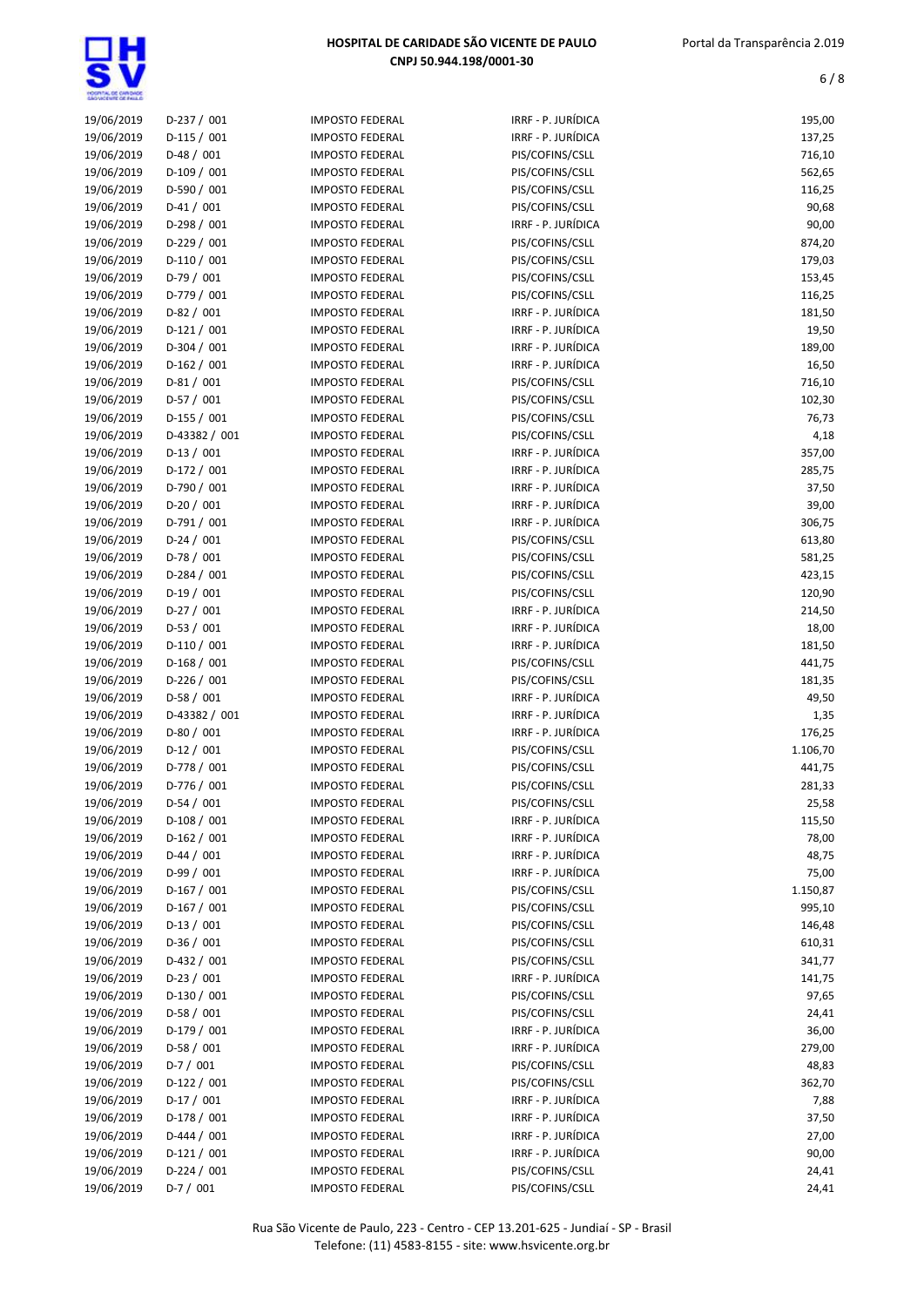| 19/06/2019 | $D-123/001$      | <b>IMPOSTO FEDERAL</b>                               | PIS/COFINS/CSLL             | 83,70     |
|------------|------------------|------------------------------------------------------|-----------------------------|-----------|
| 19/06/2019 | $D-22 / 001$     | <b>IMPOSTO FEDERAL</b>                               | PIS/COFINS/CSLL             | 219,71    |
| 19/06/2019 | $D-444 / 001$    | <b>IMPOSTO FEDERAL</b>                               | PIS/COFINS/CSLL             | 83,70     |
| 19/06/2019 | $D-122 / 001$    | <b>IMPOSTO FEDERAL</b>                               | IRRF - P. JURÍDICA          | 117,00    |
| 19/06/2019 | $D-79/001$       | <b>IMPOSTO FEDERAL</b>                               | IRRF - P. JURÍDICA          | 36,00     |
| 19/06/2019 | $D-81/001$       | <b>IMPOSTO FEDERAL</b>                               | IRRF - P. JURÍDICA          | 94,50     |
| 19/06/2019 | $D-234 / 001$    | <b>IMPOSTO FEDERAL</b>                               | IRRF - P. JURÍDICA          | 31,50     |
| 19/06/2019 | $D-144 / 001$    | <b>IMPOSTO FEDERAL</b>                               | IRRF - P. JURÍDICA          | 90,00     |
| 19/06/2019 | $D-179/001$      | <b>IMPOSTO FEDERAL</b>                               | PIS/COFINS/CSLL             | 111,60    |
| 19/06/2019 | $D-58/001$       | <b>IMPOSTO FEDERAL</b>                               | PIS/COFINS/CSLL             | 864,90    |
| 19/06/2019 | $D-446 / 001$    | <b>IMPOSTO FEDERAL</b>                               | IRRF - P. JURÍDICA          | 63,00     |
| 19/06/2019 | $D-11/12 / 001$  | <b>IMPOSTO FEDERAL</b>                               | <b>IRRF ALUGUEL</b>         | 333,12    |
| 19/06/2019 | $D-79/001$       | <b>IMPOSTO FEDERAL</b>                               | PIS/COFINS/CSLL             | 111,60    |
| 19/06/2019 | $D-23 / 001$     | <b>IMPOSTO FEDERAL</b>                               | IRRF - P. JURÍDICA          | 31,50     |
| 19/06/2019 | $D-169/001$      | <b>IMPOSTO FEDERAL</b>                               | IRRF - P. JURÍDICA          | 55,13     |
| 19/06/2019 | $D-180 / 001$    | <b>IMPOSTO FEDERAL</b>                               | IRRF - P. JURÍDICA          | 126,00    |
| 19/06/2019 | $D-123 / 001$    | <b>IMPOSTO FEDERAL</b>                               | IRRF - P. JURÍDICA          | 27,00     |
| 19/06/2019 | $D-90/001$       | <b>IMPOSTO FEDERAL</b>                               | PIS/COFINS/CSLL             | 48,83     |
| 19/06/2019 | $D-226 / 001$    | <b>IMPOSTO FEDERAL</b>                               | PIS/COFINS/CSLL             | 219,71    |
| 19/06/2019 | $D-121/001$      | <b>IMPOSTO FEDERAL</b>                               | PIS/COFINS/CSLL             | 279,00    |
| 19/06/2019 | $D-88/001$       | <b>IMPOSTO FEDERAL</b>                               | PIS/COFINS/CSLL             | 139,50    |
| 19/06/2019 | $D-38/001$       | <b>IMPOSTO FEDERAL</b>                               | IRRF - P. JURÍDICA          | 236,25    |
| 19/06/2019 | $D-79/001$       | <b>IMPOSTO FEDERAL</b>                               | PIS/COFINS/CSLL             | 244,13    |
| 19/06/2019 | D-178 / 001      | <b>IMPOSTO FEDERAL</b>                               | PIS/COFINS/CSLL             | 116,25    |
| 19/06/2019 | $D-159/001$      | <b>IMPOSTO FEDERAL</b>                               | PIS/COFINS/CSLL             | 73,24     |
| 19/06/2019 | $D-180/001$      | <b>IMPOSTO FEDERAL</b>                               | PIS/COFINS/CSLL             | 390,60    |
| 19/06/2019 | $D-144 / 001$    | <b>IMPOSTO FEDERAL</b>                               | PIS/COFINS/CSLL             | 279,00    |
| 19/06/2019 | $D-88 / 001$     | <b>IMPOSTO FEDERAL</b>                               | IRRF - P. JURÍDICA          | 45,00     |
| 19/06/2019 | $D-21/001$       | <b>IMPOSTO FEDERAL</b>                               | PIS/COFINS/CSLL             | 195,30    |
| 19/06/2019 | MAIO/2019 / 001  | <b>INSS-CONTR REPASSAR</b>                           | INSS FOLHA MAIO/2019        | 6.076,57  |
| 19/06/2019 | MAIO/2019 / 001  | <b>INSS-CONTR REPASSAR</b>                           | INSS FOLHA MAIO/2019        | 25.591,73 |
| 19/06/2019 | MAIO/2019 / 001  | <b>INSS-CONTR REPASSAR</b>                           | INSS FOLHA MAIO/2019        | 13.133,79 |
| 19/06/2019 | ABRIL/2019 / 001 | <b>IRRF A REPASSAR</b>                               | IRRF FOLHA ABRIL/2019       | 209,71    |
| 19/06/2019 | JUNHO/19 / 001   | <b>IRRF A REPASSAR</b>                               | IRRF FÉRIAS FOLHA JUNHO/19  | 3.899,21  |
| 19/06/2019 | ABRIL/2019 / 001 | <b>IRRF A REPASSAR</b>                               | IRRF FOLHA ABRIL/2019       | 26.727,75 |
| 19/06/2019 | ABRIL/2019 / 001 | <b>IRRF A REPASSAR</b>                               | IRRF FOLHA ABRIL/2019       | 10.815,76 |
| 19/06/2019 | JUNHO/19 / 001   | <b>IRRF A REPASSAR</b>                               | IRRF FÉRIAS FOLHA JUNHO/19  | 124,33    |
| 19/06/2019 | 163798 / 001     | MATL MÉDICO REEMBOLSÁVEL                             | CIRUR SÃO JOSÉ 04           | 442,50    |
| 19/06/2019 | 286107 / 001     | <b>OUTROS MATERIAIS</b>                              | POLAR FIX                   | 520,80    |
| 21/06/2019 | MAIO/2019 / 001  | VRS A REPASSAR-FOLHA                                 | MENSALIDADE SIND. SAÚDE     | 193,20    |
| 21/06/2019 | MAIO/2019 / 001  | VRS A REPASSAR-FOLHA                                 | MENSALIDADE SIND. SAÚDE     | 662,40    |
| 21/06/2019 | MAIO/2019 / 001  | VRS A REPASSAR-FOLHA                                 | MENSALIDADE SIND. SAÚDE     | 303,60    |
| 24/06/2019 | 30332299 / 001   | <b>ENERGIA ELÉTRICA</b>                              | <b>CPFL</b>                 | 167,49    |
| 24/06/2019 | 30332298 / 001   | <b>ENERGIA ELÉTRICA</b>                              | <b>CPFL</b>                 | 419,64    |
| 24/06/2019 | 437056 / 001     | <b>FIOS CIRÚRGICOS</b>                               | JOHNSON 05                  | 1.101,60  |
| 24/06/2019 | 10635 / 001      | MATERIAL DE LIMPEZA                                  | <b>DELIM MERCANTIL</b>      | 3.254,47  |
| 24/06/2019 | 10636 / 001      | MATERIAL DE LIMPEZA                                  | <b>DELIM MERCANTIL</b>      | 2.330,98  |
|            | 1578 / 001       |                                                      |                             |           |
| 24/06/2019 | 1164755 / 001    | MATL MÉDICO REEMBOLSÁVEL<br>MATL MÉDICO REEMBOLSÁVEL | ALFALAGOS FILIAL 67         | 4.134,65  |
| 24/06/2019 |                  |                                                      | FRESENIUS MATRIZ 04         | 986,40    |
| 24/06/2019 | 3967 / 001       | <b>OUTROS CUSTOS GERAIS</b>                          | POLI SET                    | 778,00    |
| 25/06/2019 | D-36359 / 001    | <b>IMPOSTO MUNICIPAL</b>                             | <b>ISS - TERCEIROS 3%</b>   | 20,40     |
| 25/06/2019 | 104213 / 001     | MATERIAL DE LIMPEZA                                  | <b>ITW FLUIDS E HYGIENE</b> | 2.383,78  |
| 25/06/2019 | 105290 / 001     | MATERIAL DE LIMPEZA                                  | <b>ITW FLUIDS E HYGIENE</b> | 1.894,71  |
| 25/06/2019 | 105541 / 001     | MATERIAL DE LIMPEZA                                  | <b>ITW FLUIDS E HYGIENE</b> | 1.489,17  |
| 25/06/2019 | 23929 / 001      | MATERIAL DE REPOSIÇÃO                                | BLUE AR SOL AR CONDI        | 175,00    |
| 25/06/2019 | 555 / 001        | SERVS PRESTADOS - PJ                                 | RSC IMPRESSÃO DIGITAL       | 1.800,00  |
| 25/06/2019 | 555 / 001        | SERVS PRESTADOS - PJ                                 | RSC IMPRESSÃO DIGITAL       | 1.600,00  |
| 26/06/2019 | $D-148/001$      | <b>IMPOSTO FEDERAL</b>                               | IRRF - P. JURÍDICA          | 31,50     |
| 26/06/2019 | 226270 / 001     | IMPRESSOS E MATL DE EXP.                             | AUTOPEL AUTOMAÇÃO           | 2.660,00  |
| 26/06/2019 | $D-148/001$      | ITEM DE RESULTADO N¿O INFORMADO IRRF - P. JURÍDICA   |                             | 0,62      |
| 27/06/2019 | 41067 / 001      | MATL MÉDICO REEMBOLSÁVEL                             | <b>DIAGNOSTICA</b>          | 480,00    |
| 27/06/2019 | 148 / 001        | SERVS MÉDICOS COMPL - PJ                             | C E J SERVCS MEDICOS        | 1.970,85  |